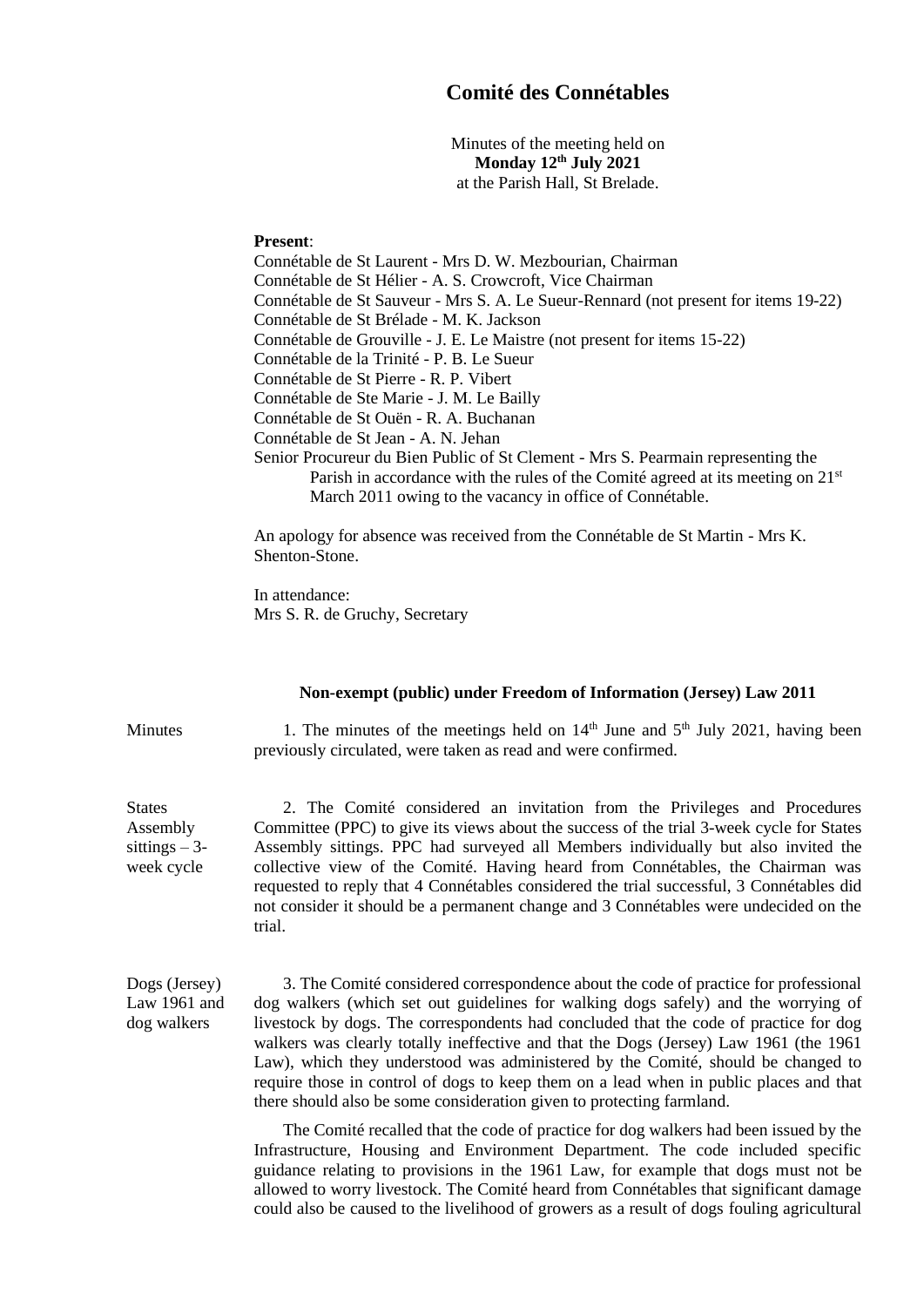land and contaminating crops and pasture (the *Neospora* parasite carried by dogs was considered to be the major cause of abortions in cattle).

Having been reminded that, under Article 11B of the 1961 Law, any person might make a representation to the Magistrate's Court alleging that a dog was dangerously out of control or was otherwise not kept under proper control, the Comité agreed to inform the correspondent of the action they might take.

Visite Royale 4. The Comité, with reference to its minute no. 5 of  $22<sup>nd</sup>$  June 2020, noted that the Chairman had written to the Bailiff regarding the arrangements for the three Visites Royales in 2021 (there would also be three in 2022) to ensure that Parishes could make appropriate arrangements. The Comité noted that, prior to the Visite Royale, the Court required a copy of the most recent financial accounts, a list of the Parish officials, a list of the Voyeurs and the reserves, the report of the Chef de Police, and a map showing the route and details for the 'Visite'. The Comité recalled that as the Visites Royales scheduled for 2020 had been cancelled owing to the coronavirus pandemic, the Parishes of St Martin, St Lawrence and St John would host Visites in 2021 and the Parishes of St Saviour, St Peter and Grouville would host Visites in 2022.

Driving licences – exchange of foreign licences 5. The Comité considered a paper about the Motor Vehicles (Driving Licences) (Jersey) Order 2003 and the issue of a Jersey driving licence in exchange for a driving licence issued in certain other countries. Following a query from a driver who had recently exchanged a foreign licence, it had been confirmed by Driver and Vehicle Standards (DVS) that the category issue date should be the date from which that category had been held as shown on the foreign licence, and not the date the Jersey licence was first issued.

> The Comité was informed that the date could be important if a driver was relying only on the licence to prove the length of experience as a driver, for example, some hire car companies required a hirer to have held a valid licence for a minimum period of time. To date, when queries had been received, a driver had been provided with a copy of the surrendered licence to use as proof of the length of driving experience and this had been acceptable.

> Having discussed the situation the Comité agreed that, on renewal, the category dates on all licences granted in exchange for a foreign licence should be checked and, where necessary, corrected. This correction would be at no cost to the driver other than the usual cost of renewal. Every Parish would continue to offer, at no cost to the driver, a copy of the surrendered licence which might be used as proof of the length of driving experience. However, should a driver wish the licence to be corrected prior to renewal, a charge would be made (the Comité noted that the minimum charge e.g. where a new category was added, was £15). The Comité was informed that, following confirmation from DVS of the date to be recorded, all Parishes were now recording the category issue date on exchanged licences.

Jersey National Park – Management Committee Parish representative

6. The Comité was invited to nominate a Connétable to represent the Comité and Parishes' interests on the Jersey National Park Management Committee (the former Connétable of St John having previously been its representative; minute no. 6 of  $14<sup>th</sup>$ September 2015 refers). The Park governance would continue to evolve and was now established as a Registered Charity and a Company Limited by Guarantee. This precluded politicians and officers from sitting on the Board but, as it operated as a Management Committee currently it had the option of having political representation as participating observers to add to the officer involvement (which included representatives of the Economic Development, Tourism, Sport and Culture and the Planning and Environment Departments). The Comité nominated the Connétables of St Ouen and St Peter as its representatives on the Management Committee.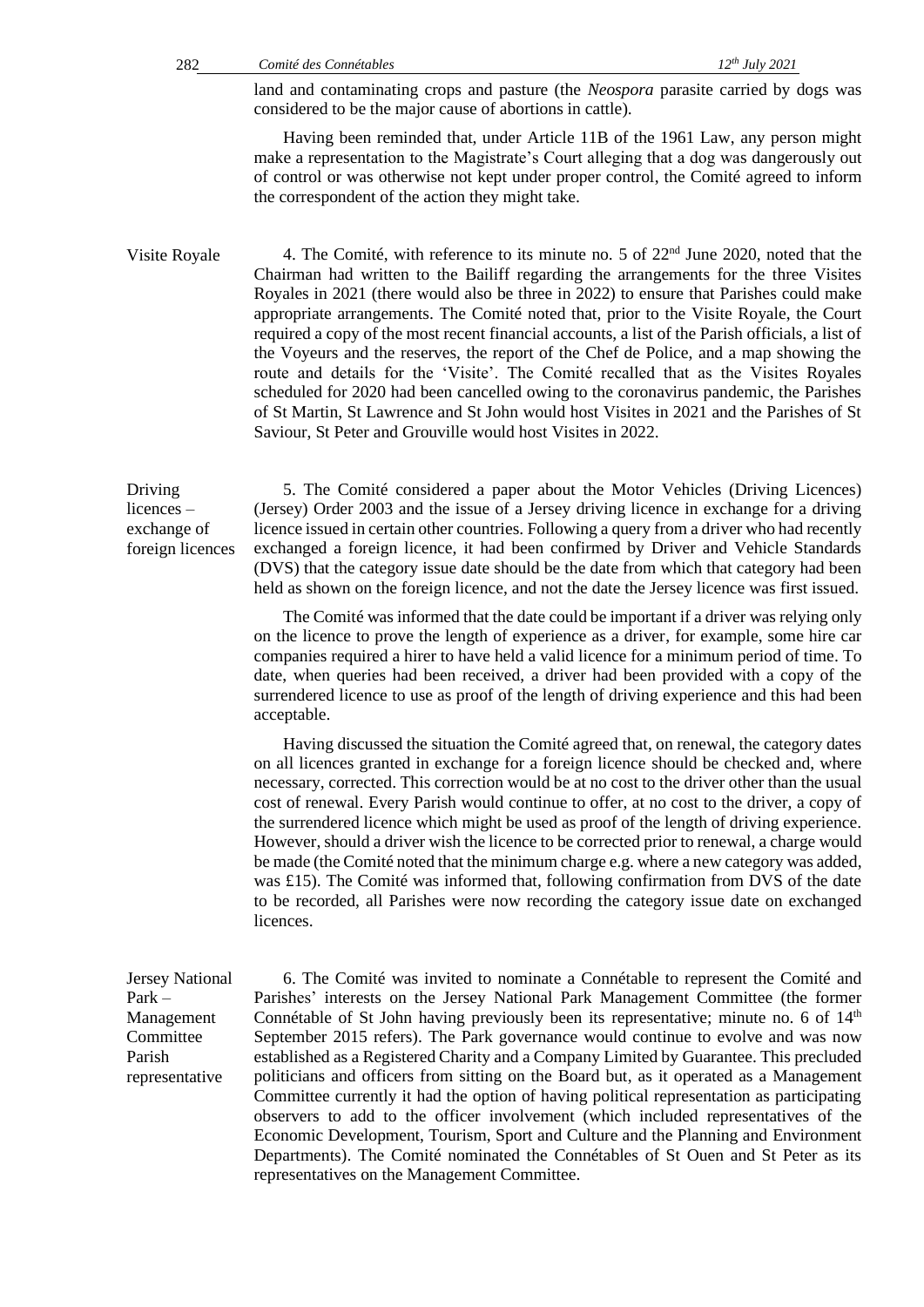| 283                                                                                                            | Comité des Connétables<br>$12^{th}$ July 2021                                                                                                                                                                                                                                                                                                                                                                                                                                                                                                                                                                                                                                                                                                                                        |
|----------------------------------------------------------------------------------------------------------------|--------------------------------------------------------------------------------------------------------------------------------------------------------------------------------------------------------------------------------------------------------------------------------------------------------------------------------------------------------------------------------------------------------------------------------------------------------------------------------------------------------------------------------------------------------------------------------------------------------------------------------------------------------------------------------------------------------------------------------------------------------------------------------------|
| Tree Strategy -<br>stakeholder<br>workshop<br>invitation                                                       | 7. The Comité was invited to nominate a representative as 'a voice for Community<br>stakeholders on behalf of the Comité des Connétables to share the knowledge and express<br>views for this stakeholder group' as part of the "Species and Habitat Protection" project<br>aiming to protect, maintain and enhance Jersey's current and future trees. The project was<br>being undertaken by the Government of Jersey, in conjunction with its project consultants<br>Dialogue Matters, working with local stakeholders to develop a blue-print and draft Tree<br>Strategy. The Comité nominated the Connétable of St Brelade as its representative.                                                                                                                                |
| Emergencies<br>Council                                                                                         | 8. The Comité, with reference to its minute no. 4 of $7th$ December 2020, received a<br>brief report from the Connétable of St Ouen who had represented the Comité at the<br>Emergencies Council meeting on $7th$ July 2021.                                                                                                                                                                                                                                                                                                                                                                                                                                                                                                                                                         |
| Office accounts<br>and budget<br>This is also<br>recorded in the<br>minutes of the<br>Supervisory<br>Committee | 9. The Comité received the audited accounts for the Comité des Connétables/<br>Supervisory Committee for the year ended $30th$ April 2021 and noted expenditure of<br>£113,414 and income of £115,508 thus resulting in a surplus of £2,094 for the year. The<br>balance sheet, which included the Comité des Chefs de Police, showed net current assets<br>of £27,420. The auditors Alex Picot had reported that they would be issuing a clean audit<br>report. The accounts were adopted with all in favour.                                                                                                                                                                                                                                                                       |
|                                                                                                                | The Comité also considered the proposed office budget for 2021/2022 covering staff<br>and office costs. Following discussion, the Comité approved the budget and that each<br>Parish would contribute £9,850 towards the expenditure estimated at £118,220.                                                                                                                                                                                                                                                                                                                                                                                                                                                                                                                          |
| Comité des<br>Chefs de Police<br>- budget and<br>accounts                                                      | 10. The Comité, with reference to minute no. 9 of this meeting, approved the accounts<br>for the Comité des Chefs de Police for 2020/2021 and the budget for 2021/2022 showing<br>expenditure of $\pounds1,500$ . The Comité approved the proposed budget and agreed that this<br>would be funded equally by parishes $(\text{\pounds}125 \text{ per Parish})$ .                                                                                                                                                                                                                                                                                                                                                                                                                     |
| Honorary<br>Police $-$<br>support for<br>island events                                                         | 11. The Comité, with reference to its minute no. 8 of 14 <sup>th</sup> June 2021, noted a reply<br>from the Chief Minister to the Chairman and the Chairman of the Comité des Chefs de<br>Police about island events and the reconnection route. In relation to larger indoor and<br>outdoor events, the Chief Minister had advised that the transmission risk would depend<br>on individual key factors within the event itself. STAC (the Scientific and Technical Cell)<br>had given consideration to the issue of a threshold for any potential circuit break but this<br>could not be determined in advance due to the uncertainties associated with a number of<br>factors including emerging variants of concern and levels of vaccine take-up amongst<br>younger age groups. |
| Honorary<br>Police – sectors<br>during Covid-<br>19 pandemic                                                   | 12. The Comité noted that the Comité des Chefs de Police had decided to extend the<br>arrangements under Article 5A of the Honorary Police (Jersey) Law 1974 so that the<br>agreement to assist with a policing need in another Parish continued from $1st$ July to $30th$<br>September 2021 due to the on-going Covid-19 situation.                                                                                                                                                                                                                                                                                                                                                                                                                                                 |
| Honorary<br>Police Forum                                                                                       | 13. The Comité, with reference to its minute no. 6 of 15 <sup>th</sup> February 2021, received,<br>for information, the notes of the meeting held on $15th$ June 2021.                                                                                                                                                                                                                                                                                                                                                                                                                                                                                                                                                                                                               |
| Honorary<br>Police $-$<br><b>LSGCM</b>                                                                         | 14. The Comité was informed that the award to several officers of the Honorary Police<br>Medal for Long and Meritorious Service, instituted by Warrant of Her Majesty the Queen<br>dated 1 <sup>st</sup> December 2014, and registered in the Royal Court on 12 <sup>th</sup> December 2014, had<br>been approved by the Bailiff and His Excellency the Lieutenant Governor. The Royal<br>Warrant ordained that the name of each recipient be recorded in the minutes of the<br>Assemblée Paroissiale of the Parish in which the officer last served or was serving, as the                                                                                                                                                                                                          |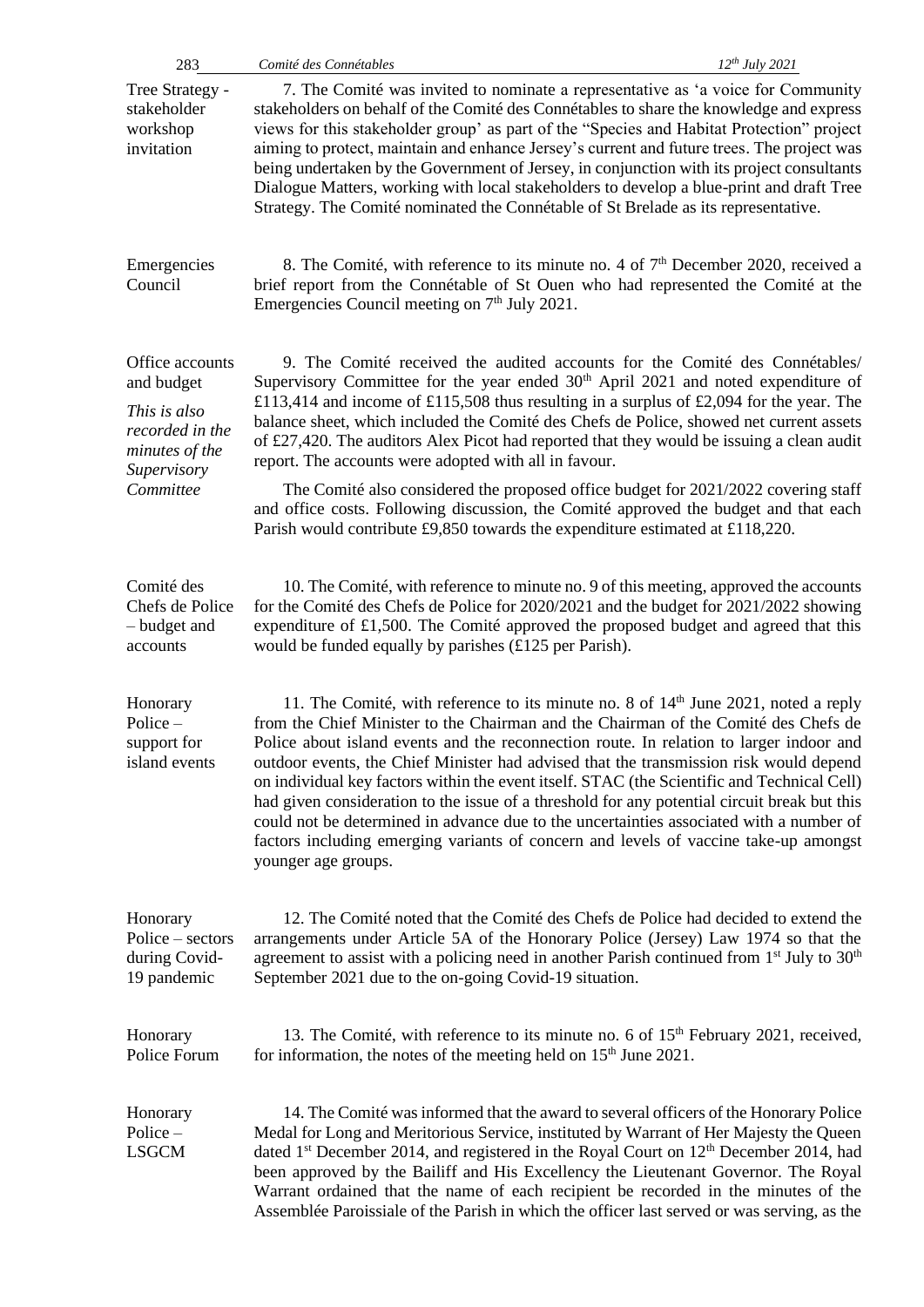*Comité des Connétables 12th* 284 *July 2021* case might be, and also ordained that the names of all recipients be recorded in the minutes of the Comité des Connétables. Honorary Police Medal for Long and Meritorious Service (12 years' service) Maxine Fergusson Sharnie Olliver David Ward Alan Cabot Adam Hall Susan Pace Amanda Le Brocq Philip Heard Parish officials – Standards in PARISH service 15. The Comité, with reference to its minute no. 16 of 14<sup>th</sup> June 2021, reminded all Connétables to ensure that they had written to elected officers to make them aware of the recently approved Standards in PARISH Service, that the Standards and the Comments, Compliments and Complaints Policy had been published on the Parish's website and that every Parish was, with effect from 1<sup>st</sup> July 2021, maintaining a register of formal complaints. Road Law: legislation review - IHE presentation 16. The Comité received a presentation from the Principal Engineer – (Road) Network Management and the Legislative Drafter (Roads and Transport), Infrastructure, Housing and Environment (IHE), and the Senior Project Manager, IPM Limited, on proposals to revise and rewrite all Jersey legislation relating to roads. A Ministerial Decision dated  $7<sup>th</sup>$ April 2021 had been issued authorising the work which would ensure that roads legislation was future-proofed, that funding was provided and that the legislation was accessible to the public (some legislation, for example the *Loi (1914) sur la Voirie* was still in the French language). The Comité was asked to support the need for changes to legislation, to identify any issues and concerns and to agree the approach to ensure Parish engagement with the project. The Comité agreed that IHE officers should make a presentation to members of the Parishes Roads Committees, to Parish Secretaries and to the Chefs de Police so that it might agree, at its next meeting, the Parishes representation for the project. The issues to be addressed should include the extent to which legislation might cover private roads in public ownership, the riding of horses against the flow of traffic on one-way roads and asset management including responsibility for painting road markings and providing road signs. Following discussion the delegation was thanked for attending the meeting and then withdrew. JURAF meetings 17. The Comité, with reference to its minute no. 10 of  $14<sup>th</sup>$  June 2021, noted that the next meeting of the Jersey Utility and Road Authority Forum (JURAF) would now be held on  $27<sup>th</sup>$  July 2021 and the minutes of the meeting held on  $13<sup>th</sup>$  May 2021 would be circulated shortly. JE micro-forest projects 18. The Comité, with reference to its minute no. 11 of  $14<sup>th</sup>$  June 2021, noted the monthly highlights report from Jersey Electricity plc (JE) for the micro-forest project which it was proposed would be known as the 'Parish Earth Partnership'. It was agreed that Connétables would reply individually to JE to advise the proposed timeline for planning applications and for the various reports required (these could be provided by Nurture Ecology). The Comité recalled that JE had offered £5,000 to each Parish for the

> purchase of plants but, mindful of other costs relating to the project including for environmental reports, it decided to propose that the draft Framework Agreement should